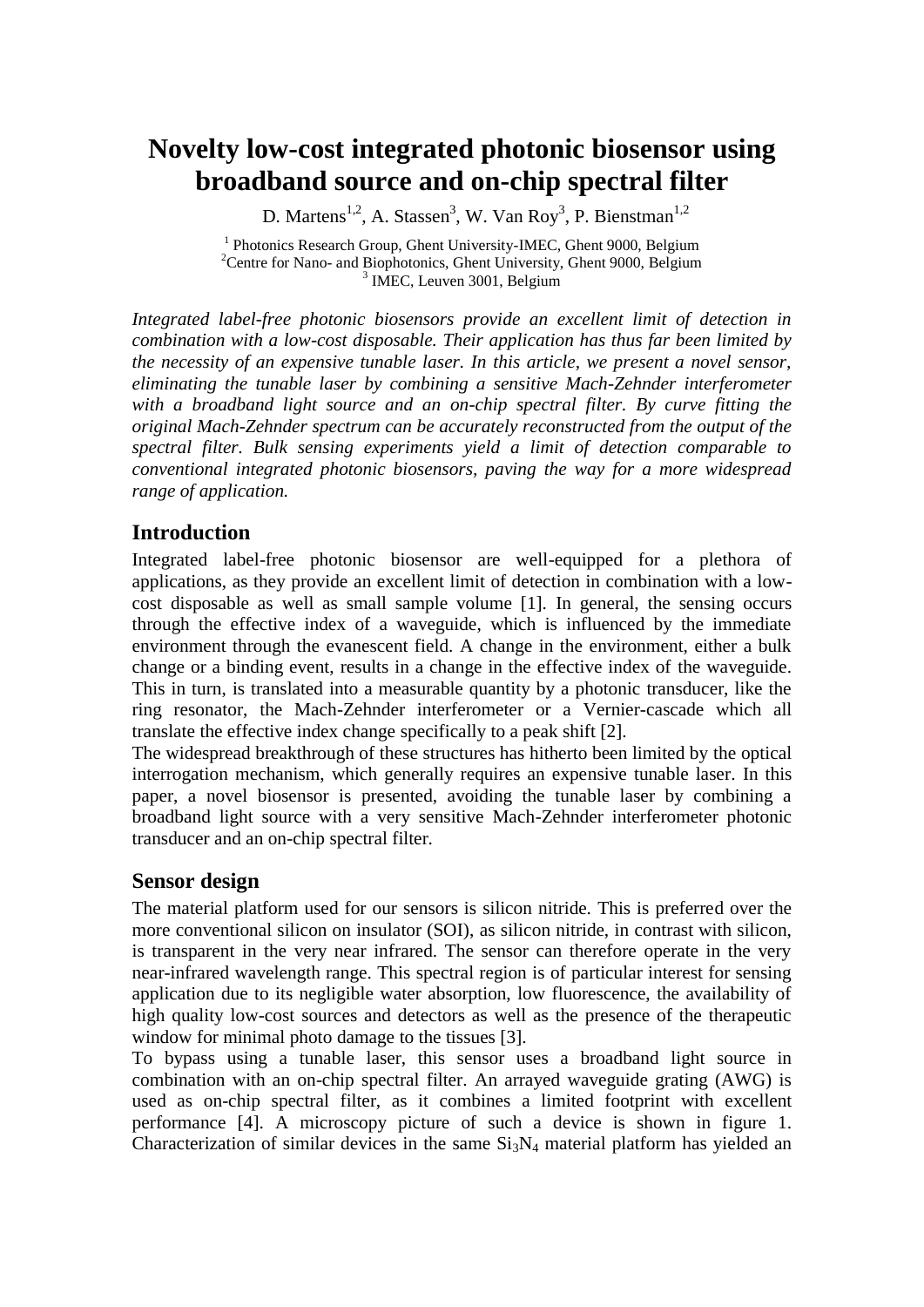insertion loss of 1 dB and a crosstalk of 20 dB, rendering these devices state-of-the-art in the given wavelength range [4]. Due to fabrication limitations, the device performance deteriorates slightly when the channel spacing is decreased below 1 nm. For these sensors, 30-channel AWGs with a 1-nm channel spacing are employed.

Due to the AWG channel spacing of 1 nm, a photonic transducer is required that combines a free spectral range of multiple nanometers with a large sensitivity. The Mach-Zehnder interferometer (MZI) is selected, as the spectral period can be determined by carefully selecting the difference in optical path length between both arms. The sensitivity on the other hand, can be increased by extending the arm length of the Mach-Zehnder. To ensure a high sensitivity, one of the Mach-Zehnder arms is isolated by means of a photodefinable silicon oxide cladding, while the other remains uncladded and is therefore exposed to the analyte. Hence, the interferometric effect enhances the shift caused by the analyte, while other effects that affect both arms, like temperature fluctuations, are not enhanced and are therefore comparatively small. An illustration of the complete integrated circuit is shown in figure 2. A photonic transducer that possesses similar qualities and can serve as an alternative is the Vernier cascade, consisting of a cascade of ring resonators [5]. The Mach-Zehnder interferometer is preferred however, as it offers higher power efficiency as well as a more straightforward spectral shape, resulting in an easier and more accurate fitting procedure.

To couple light from and to the chips, grating couplers are used. In the given material platform, these have a coupling loss around 6 dB per grating coupler [6]. A vertical coupling mechanism is used, as this allows coupling light anywhere on the surface, rather than only at the edges. This strongly increases the potential for multiplexing, as each sensor has numerous outputs which need to be monitored.



**Figure 2: Integrated photonic network Figure 1: Microscopy image of silicon nitride arrayed waveguide grating**



# **Fitting procedure**

The effective refractive index is tracked by observing changes in the peak wavelengths of the cosine shaped Mach-Zehnder spectrum. The spectral period of the sensor is typically 7-10 nm, resulting in 3-4 peaks within the free spectral range of the arrayed waveguide grating. A highly accurate fitting of these peaks is vital in achieving an adequate limit of detection, as it allows improving the minimum detectable wavelength shift by multiple orders of magnitude over the channel spacing of the arrayed waveguide grating. The procedure needs to be robust as typically only 5-10 points are available per peak and those are furthermore prone to experimental noise.

Due to the limited amount of data available per wavelength peak, a fit function with limited parameters is used, in the form of a high order Taylor approximation of a cosine function around the peak. This is most accurate around the peak, while there is an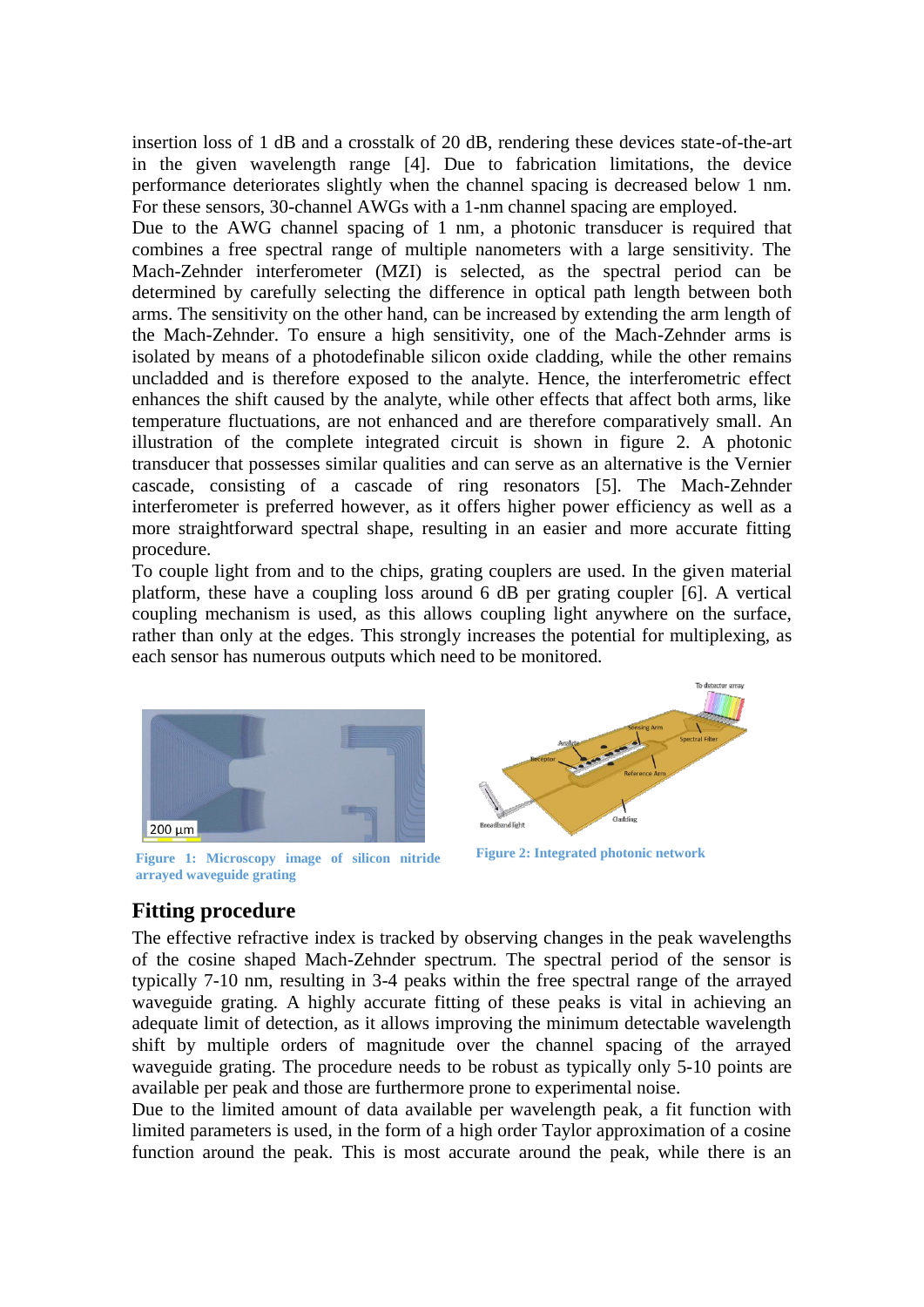intrinsic error on the outer points. To mitigate this as well as avoid discontinuities upon edge points drifting in and out of range, weights are added to the fit, favoring high intensity points over their low intensity counterparts.

# **Bulk limit of detection**

To characterize these sensors, a setup mimicking a point-of-care sensing device was used. As an optical input, a free-space 12 mW SLED centered around 850 nm was used, hanging centimeters above the sample. The light was brought onto the grating couplers through flood illumination, corresponding to a light spot multiple orders of magnitude larger than the input grating couplers. The means that alignment conditions are strongly less stringent compared to coupling through an optical fiber. Outputs were monitored through a CMOS camera.

To determine the bulk sensitivity of the sensors, multiple types of phosphate-buffered saline with a known refractive index were brought onto the sample through in-house fabricated Polydimethylsiloxane (PDMS) microfluidic channels. These fluids were alternated with water to bring the wavelength back to the baseline.

Numerous experiments were executed, in figure 3 the time evolution of the peaks in one of them is displayed, where the types of PBS as well as the refractive index difference with water are indicated. The different colors correspond to different peaks of the same sensor; hence their shifts in reaction to the same analyte are approximately equal. Upon switching back to water after application of PBS, the signal returns almost completely back to the baseline. The small deviation is most likely related to temperature drift throughout the experiment.



**Figure 3: Time evolution of fitted peak wavelengths of Mach-Zehnder interferometer upon exposure of different PBS mixtures alternated with water. Different colored curves correspond to different peaks of the same sensor. The refractive index difference with water of the mixtures is indicated on the figure.** 

To evaluate a sensor, a common figure of merit is the limit of detection. The limit of detection is determined by the ratio of the minimum detectable wavelength shift and the sensitivity. The minimal detectable wavelength shift is defined as 3 times the standard deviation on the signal in an interval where it is expected to be constant. For this sensor, the minimal detectable wavelength shift was found to be 4 pm, after averaging and after correcting for linear drift.

The sensitivity is extracted by fitting the changes in peak wavelength linearly to the changes in bulk effective index. The slope of this line through the origin is the